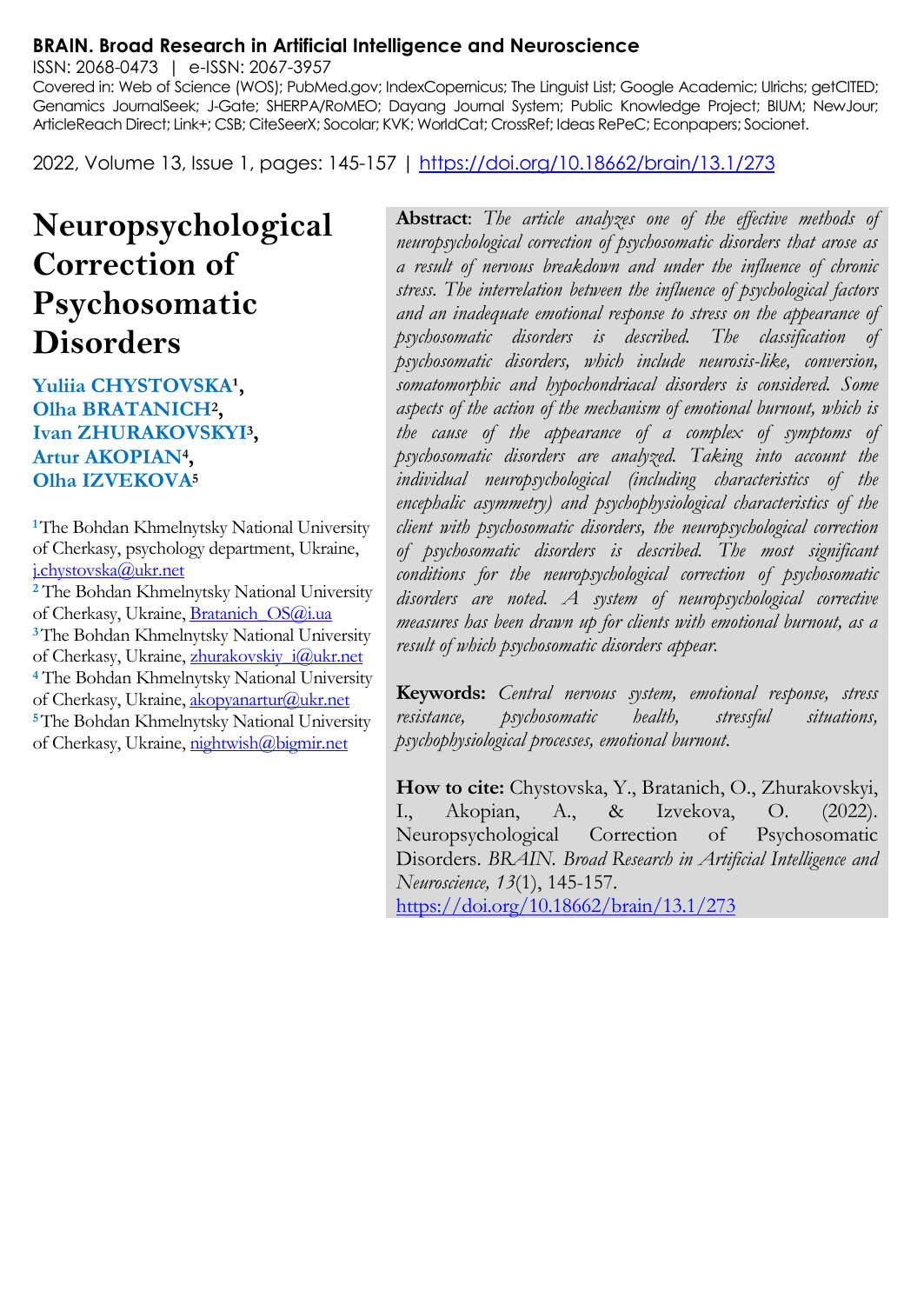# **Introduction**

In conditions of unstable social situations, job loss, prolonged deprivation of social needs against the background of emotional-phobic experience of pandemics, the problem of stress resistance and preservation of psychosamotic health has become one of the topical issues in applied science. From the point of view of the physiology of higher nervous activity, the parts of the central nervous system are responsible for satisfying human needs, as well as for providing various forms of behavior and emotional reactions. First of all, this is the limbic system, the mediobasal parts of the brain as a formation of the ancient, old and diencephalon of the cortex, which maintain close contacts with the reticular formation and nuclei of the diencephalon. When a person finds himself in difficult life situations with frustration of her actual needs, these parts of the brain can lead to dysfunctional disorders, and the nervous system can lead to long-term fatigue. This requires urgent neuropsychological correction at the bodily, cognitive, emotional and behavioral levels.

High stress resistance in a person with an adequate emotional response and a strong nervous system is able to prevent negative emotions from starting psychophysiological reactions, which, under the influence of stress, "somatize" and turn into psychosomatics. However, there are circumstances (often a series of difficult stressful situations, professional crises, family problems and an unexpected loss of values at the same time) in which stress-resistant people themselves can have psychosomatic diseases. It is known that the nervous system is rather difficult to recover, but nevertheless, a neuropsychological corrective tool for recovering nervous processes at the psychophysiological, cognitive and emotional levels can replace drug treatment for certain psychosomatic disorders. In this connection, the study of the problem of neuropsychological correction of psychosomatic disorders is extremely relevant in modern medical psychology and neurosciences (Demchenko, 2021; Prots, 2021; Kosholap, 2021).

The purpose of the article is to theoretically explain the tasks, content and features of neuropsychological correctional work with psychosomatic clients. The novelty and practical importance of the article lies in the identification of effective methods of corrective work with psychosomatic clients who have experienced chronic stress and received psychosomatic disorders against the background of emotional burnout. Methodological aspects and methods of neuropsychic correction of psychosomatic disorders can be used in the clinical practice of medical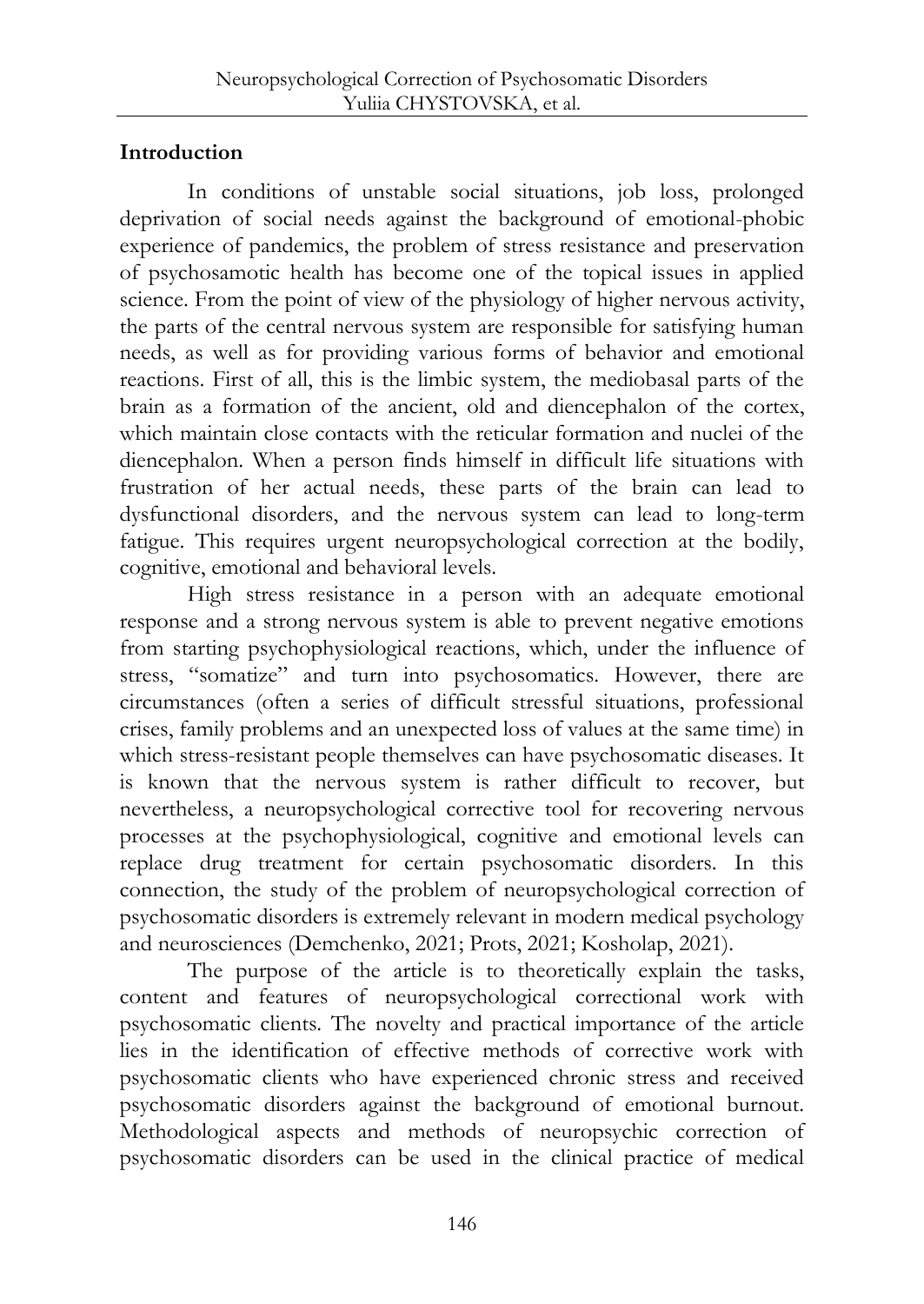rehabilitation centers for the lend of medical, psychological and psychotherapeutic assistance to clients who show signs of professional burnout. In the practical work of medical psychologists, social workers, military psychologists and psychologists in the field of education, neuropsychological generalizations can be introduced.

### **Theoretical analysis of the study of the problem of neuropsychological correction of psychosomatic disorders**

In modern psychosomatics and the scientific paradigm of psychocorrection, the influence of professional stress on the violation of an individual's adaptation to the requirements of the environment is analyzed. In this connection, there is a psychophysiological and psychological inconsistency between mental processes and the somatomorphic organization of the human body. In many primary sources, psychosomatic disorders are mentioned only as one of many psychological adaptation disorders that occurs as a result of emotional burnout in the workplace and under the influence of professional crises. Burnout is associated with a loss of optimal efficiency, poor sleep, low emotional tone, constant fatigue, anxiety-depressive symptoms, manifestations of inadequate emotional reactions - aggression, anger, irritation, which turn into a psychosomatic symptom. Emotional burnout that accompanies professional burnout is characterized by the sequential development of increased nervous tension (Vodopyanova, Starchenkova, 2008; Kokun 2013; Chemali, Ezzeddine, Gelaye, Dossett, Salameh, Bizri, Dubale Fricchione, 2019). According to F. Alexander (1953), intense psychophysiological and emotional reactions as a factor in psychosomatic diseases can be caused even by conflicts and toxic relationships that are significant for a person.

Levels of stress, resistance, and emotional exhaustion can be caused by physical and mental stress. There is a loss of available mental resources, a decrease in emotional tone, a weakening of the nervous system, which manifests itself through: emotional shortage (development of emotional insensitivity against the background of overwork, minimization of emotional contribution to interaction, automatism, specialist burnout during the performance of professional duties; the appearance of irritability, resentment); emotional alienation (creating a protective barrier in communications; a person almost completely excludes emotions from the sphere of activity, he almost does not care about anything and almost nothing causes an emotional response - neither positive nor negative, and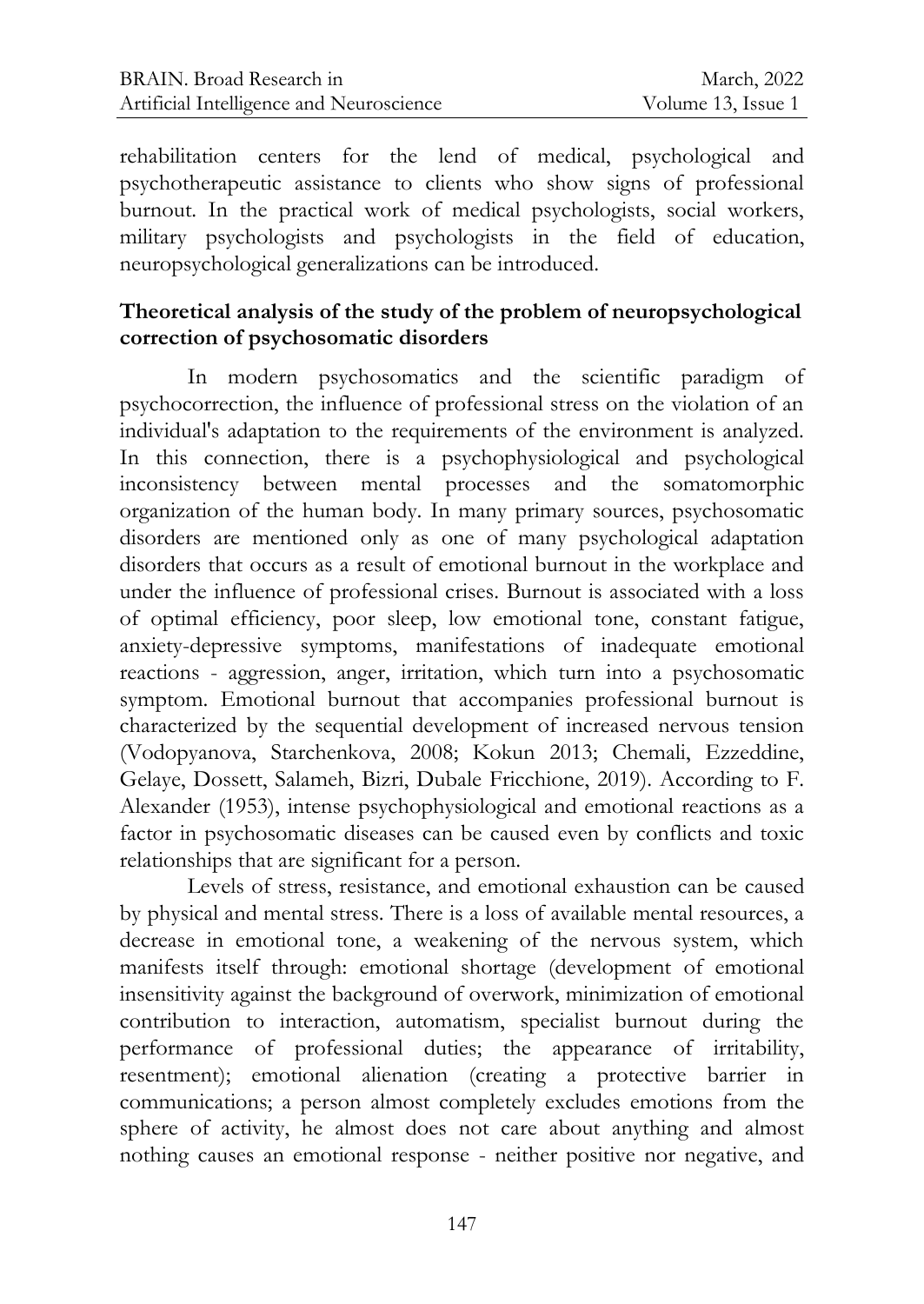this is not a defect in the emotional sphere, not a sign of rigidity, but an acquired emotional defense due to a long time of work with clients ); depersonalization (violation of relationships, the development of a cynical attitude towards those with whom a person should communicate when performing his professional duties); psychosomatic and psychovegetative disorders (deterioration of physical well-being, the development of psychosomatic and psychovegetative disorders such as sleep disorders, headaches, problems with blood pressure, gastric disorders, exacerbation of chronic diseases. Even thoughts about work cause a bad mood, negative associations, insomnia, fear, discomfort in the heart, vascular responses, etc.) Gridkovets (2018). Psychotherapeutic methods are effectively used to recover psychosomatic health against the background of emotional and physical burnout, in particular, somatic and art therapy, which are able to support a neuropsychological level of health through training in visuospatial orientation, motor development, overcoming emotional stress, decreasing sensory and emotional discomfort.

Of course, the separation of soul and body can only be conditional. Somatically preoccupied patients may have neurosis-like disorders and psychoses, such people often need psychotherapeutic help. Depression and neurosis are often accompanied by impaired somatic functions, primarily vegetative. The transitional link of psychosomatic disorders is located between bodily and mental diseases, which are functional and proceed without organic changes in organs and tissues. This arises under the influence of a real or latent mental factor - the strength of the manifestations of psychosomatics depends on its level. Psychosomatic disorders react well enough to psychotherapy and poorly to drugs. In a broad sense, psychosomatic disorders include conversion and somatoform disorders, eating and secretion disorders, sleep and sexual function disorders. Conversion disorders include pseudo-neurological disorders of the sensory and motor functions, somatoform disorders - somatized and hypochondriacal disorders, somatoform vegetative dysfunction and chronic somatoform pain disorders. Psychosomatic diseases are distinguished in the precise meaning of the word (organic psychosomatosis), they compose the "holy seven": essential hypertension, thyrotoxicosis, neurodermatitis, rheumatoid arthritis, bronchial asthma, ulcerative colitis and gastric ulcer, Starshenbaum (2005).

Psychosomatic disorders have intense bodily manifestations of psychological problems (which persist for a long time). First, an internal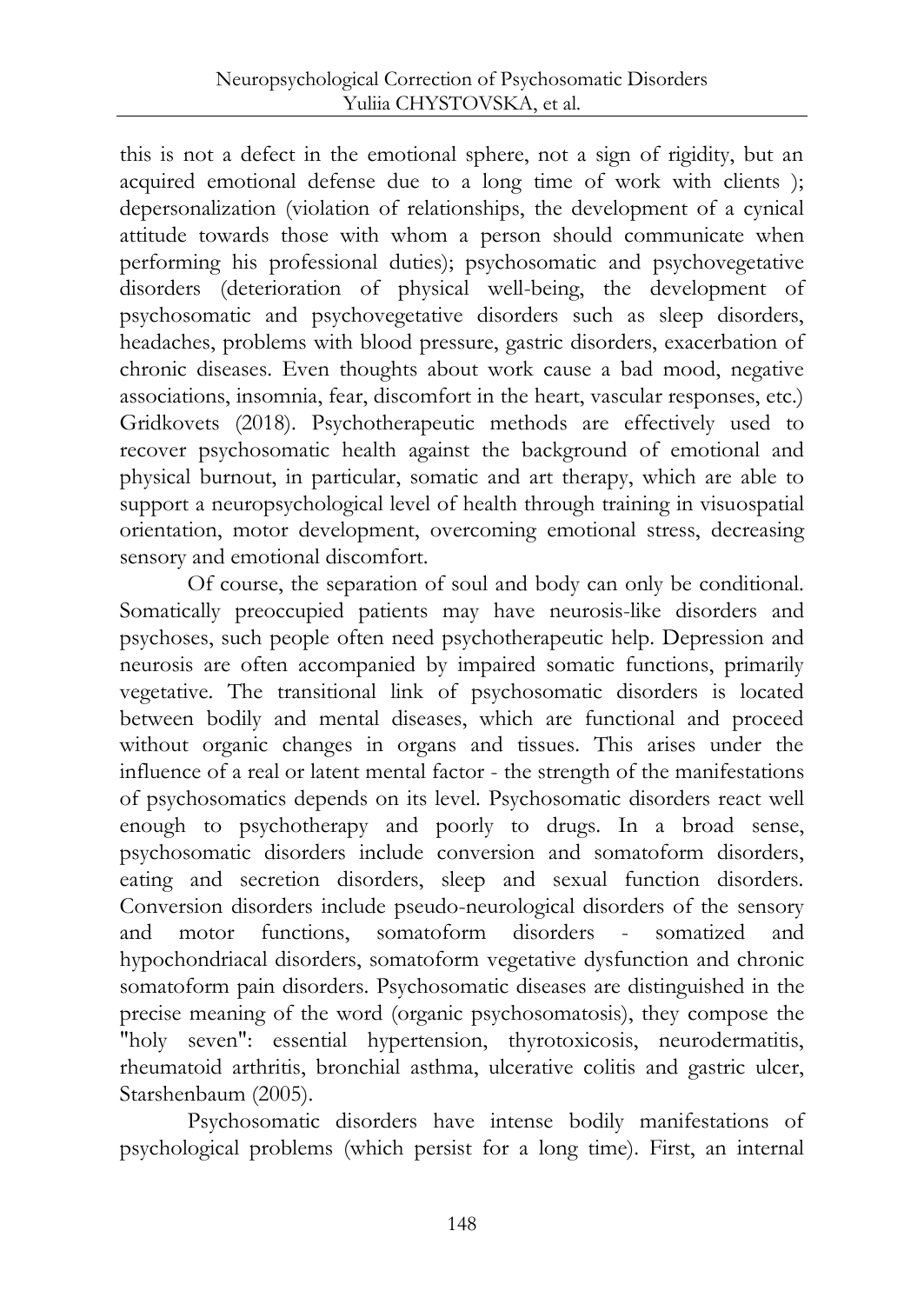conflict between the conscious and unconscious personality structures arises or intensifies, which manifests itself in dissociation. Then it finds a way out in the appearance of psychosomatic symptoms (release of psychological tension). For example, pain in the lower back is often accompanied by feelings of lack of help and support; pain in the upper back is quite often associated with moderate aggression; and pains in the lower abdomen accompany a variety of sexual neuroses. Somatical pain disorder is a disorder characterized by pain, where psychological factors play a leading role in the onset, severity and duration of this pain, Kulakov (2007). Neuropsychological correction should be carried out taking into account the bodily localization of various pains, the correct definition of tense muscles and the specifics of the manifestation of psychosomatic symptoms and the nosological picture of the disease.

G.V. Starshenbaum (2005) in his work gave a detailed description of psychosomatic disorders and their psychotherapy in combination with neuropsychological techniques (relaxation, physical activity and motor); I.G. Malkina-Pykh (2005) examines psychosomatic theories and models, and also carries out a detailed analysis of effective techniques for psychocorrection and psychotherapy of psychosomatic disorders; The work of N.E. Vodopyanova and E.S.Starchenkovа (2008) presents a system of corrective measures for clients with emotional burnout, which can be successfully applied in the neuropsychological correction of psychosomatic symptoms; The precise aspect of the relationship between emotions and psychosomatics, as well as practical recommendations for avoiding psychosomatic disorders, was highlighted by P.V. Evdokimenko (2020); O.O. Khaustova (2010) carried out a detailed classification of psychoanalytic concepts of psychosomatic medicine and psychosomatic theories, as well as the development of a model for the formation and complex correction of psychosomatic illness.

Foreign scientists are actively exploring the methodological paradigm of psychosomatics, applied aspects of psychotherapy and correction. In modern foreign literature, Hamida Xardel-Haddab (2009) described a model of maladaptive behavior with emotional reactions of aggression against the background of psychosomatic disorders, Thomas N. Wise (2014) interestingly noted about modern psychosomatics and methods of psychodynamic therapy, N. Sonino, R. Peruzzi (2009) analyzed the main psychosomatic theories and presented a biopsychosocial model of helping psychosomatic clients in certain aspects, G. J. Taylor, R. M. Bagby (2021)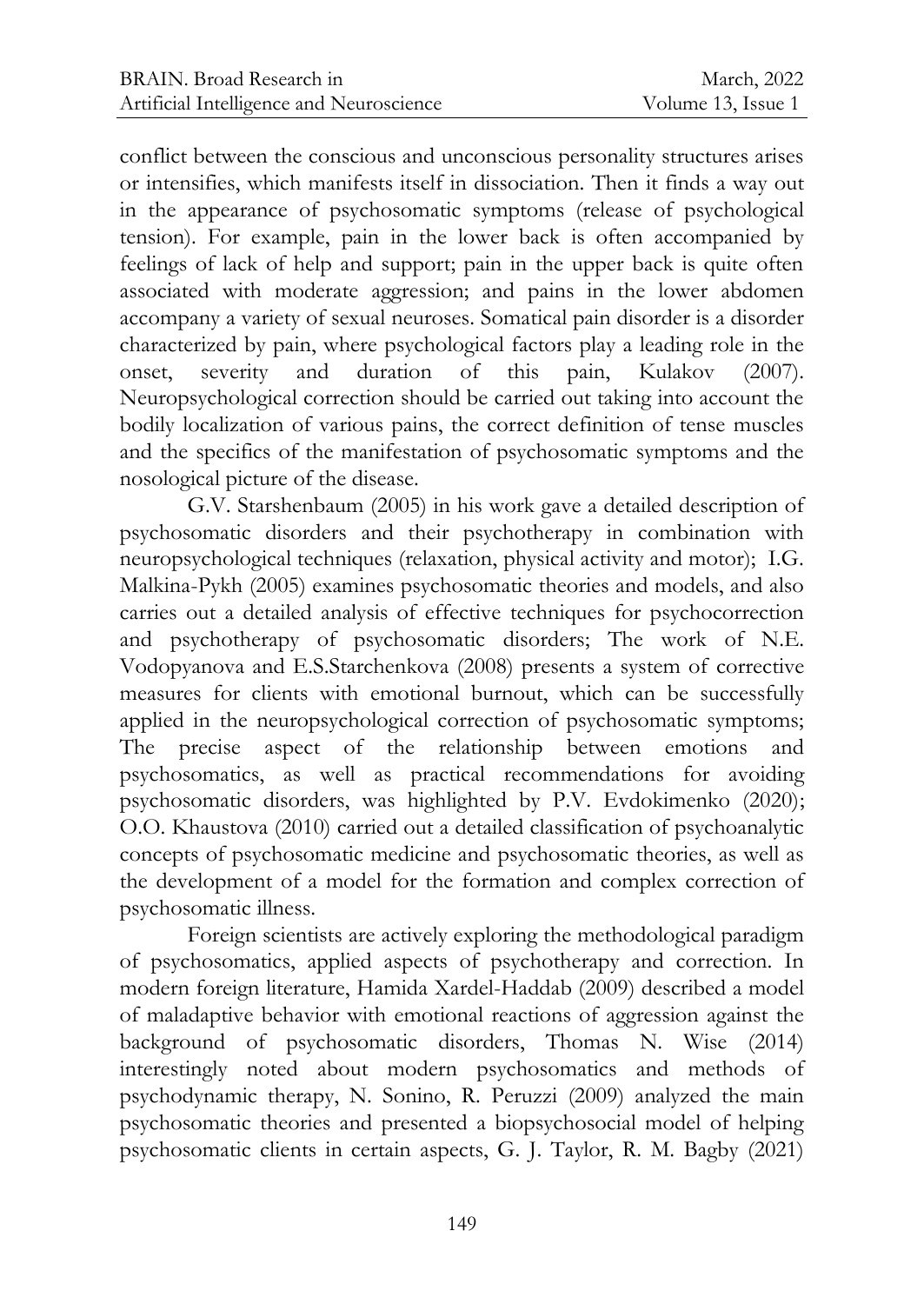described the relationship of alexithymia and a certain spectrum of psychosomatic disorders, Western researchers Jeffrey Burgdorf and Jaak Panksepp (2006) studied the relationship between psychoemotional stress and its weakening and systemic cerebral mechanisms, in particular, parts of the limbic system, cortex and subcortical formations (Wilmar B. Schaufeli, Isabel M. Martínez, Alexandra Marques Pinto, Marisa Salanova, Arnold B. Bakker, 2002) describe the inappropriate emotional response of young people to stress, as well as signs of burnout (Jamila Geri Tomaschewski-Barlem, Valéria Lerch Lunardi, Aline Marcelino Ramos, Rosemary Silva da Silveira, Edison Luiz Devos Barlem, Carolina Mirapalheta Ernandes, 2013; Eduardo Motta de Vasconcelos, Charlene Olive 2019) offer burnout prevention for young people. It certainly prevents psychosomatic disorders.

First of all, the system of corrective measures of medical and psychological rehabilitation of patients is based on drug and physiotherapeutic rehabilitation of psychosomatic health. In the treatment of patients with psychosomatic diseases, an effective physiotherapeutic effect is electrosleep - a method of electrotherapy. It is based on the effect of a pulsed current of low frequency and low strength on the central nervous system (brain), as a result of which a state close to physiological sleep takes place. The mechanism of action of electrosleep is a complex process that combines the direct and reflex influence of impulse current as a weak rhythmic stimulus to certain structures of the brain (subcortical formations, cerebral cortex). The impulse current penetrates into the cranial cavity and acts directly on the subcortical part of the brain, where the hypothalamus, nuclei of the optic hillocks, reticular formation, limbic systems, etc. are located. If the patient achieves a state of muscle relaxation and at the same time changes in circumstances from negative to comfortable (emotionally positive state), then his anxiety, stress and pain are blocked. In addition to listening to the sounds of nature, binaural rhythms were used to enhance this effect. Physical factors also affect the functional systems of the body using the nervous system and with its help to stimulate selfrecovery processes. Thanks to the principle of nervousism, which means the unity of the nervous and humoral ways, the influence of the energy of physical factors on the human body from molecular processes to the activity of the body as a whole is realized, Savenkova (2018). According to the abovementioned neuron, physical and psychological methods, the psychological purposes of introducing a comprehensive medical-psychological program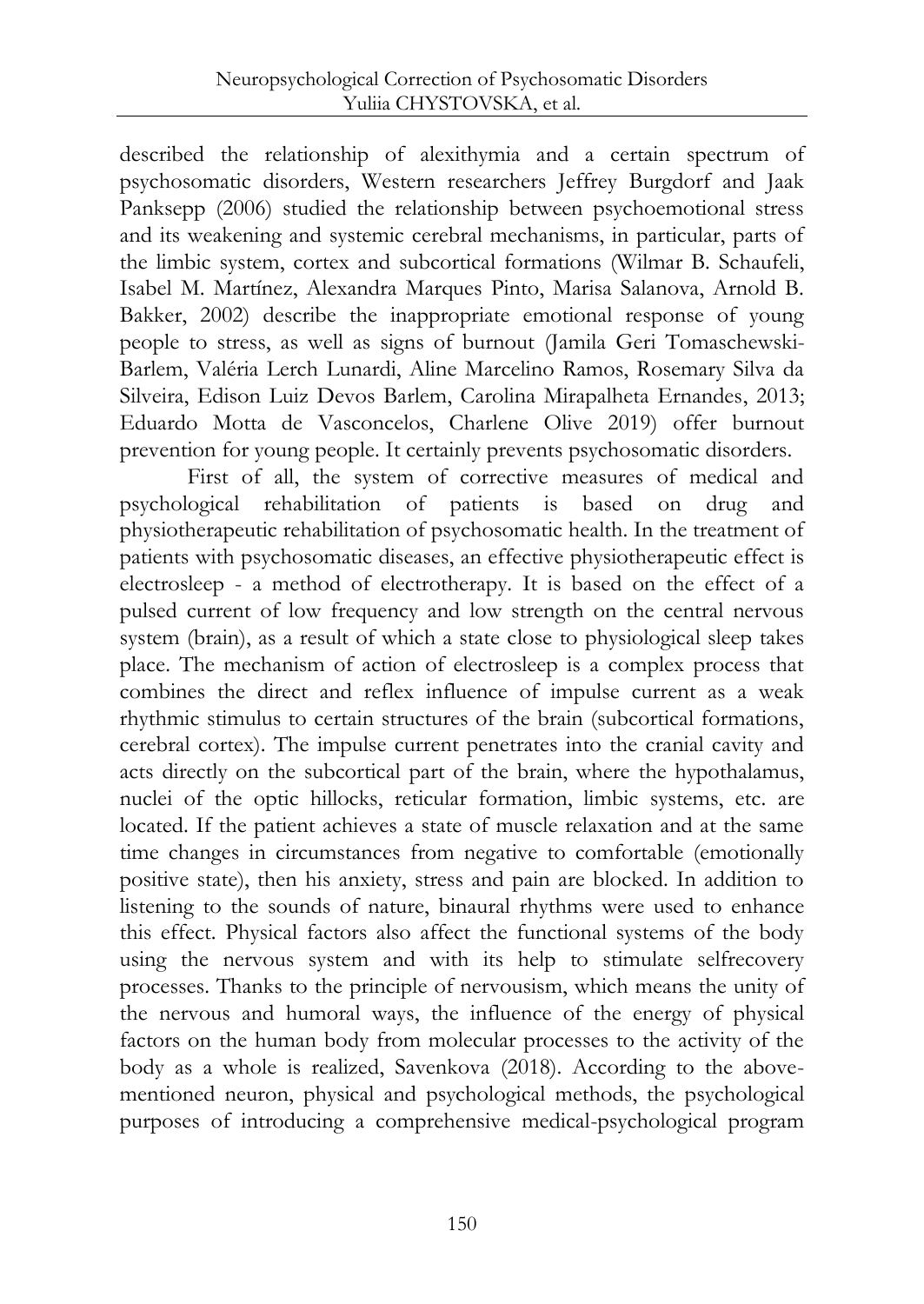are to recover the spirit, decrease anxiety and depression, and increase adaptation to stress.

Neuropsychological techniques for the recovery and correction of psychosomatic disorders include those that are often used in psychotherapeutic practice, for example, progressive muscle relaxation (Jacobson's method). The tension of the corresponding muscle group corresponds to a different type of emotional response. For example, a depressive state is accompanied by tension in the respiratory muscles; fear muscle spasm, articulation and phonation. Each part of the brain functions together with the peripheral neuromuscular apparatus and forms the cerebral neuromuscular circle. Arbitrary relaxation allows to influence not only the peripheral, but also the central part of the circle. The aim of the method is to achieve arbitrary relaxation of the striated muscles at rest. The client is asked to establish which muscle groups are more tense with various negative emotions (fear, anxiety, excitement, embarrassment) or painful conditions (pain in the heart, increased blood pressure, etc.). Then it is possible to learn how to prevent or block negative emotions or painful manifestations by relaxing local muscle tensions. The "bodily states" test can simultaneously be a method of correcting the condition of clients, it is used in group bodyoriented therapy: a complex of diagnostic gymnastics is preliminarily done, which is specially designed to activate the joints and spine, leading muscle patterns, both in statics and in dynamics; reproduction of bodily feelings in drawings, Malkina-Pykh (2005).

In the prevention and overcoming of emotional burnout, N.E. Vodopyanova and E.S. Starchenkova (2008) use technologies that can be successfully introduced into a neuropsychological correction program to influence psychosomatic symptoms, namely: relaxation physical exercises, respiration exercises, sensory and mental stimulation techniques, mental desensitization, meditation, "toning" (an imaginary psychophysiological state that stimulates certain body functions – heart rate, arteriotony, motor, sensory and other functions; ideomotor training as imagination of motor actions that increase physical and emotional tone; imagination of situations that can cause an increase in psychophysical tone) regulation of vegatative processes (autogenous training, respiration exercises to control neuropsychic tension and mood).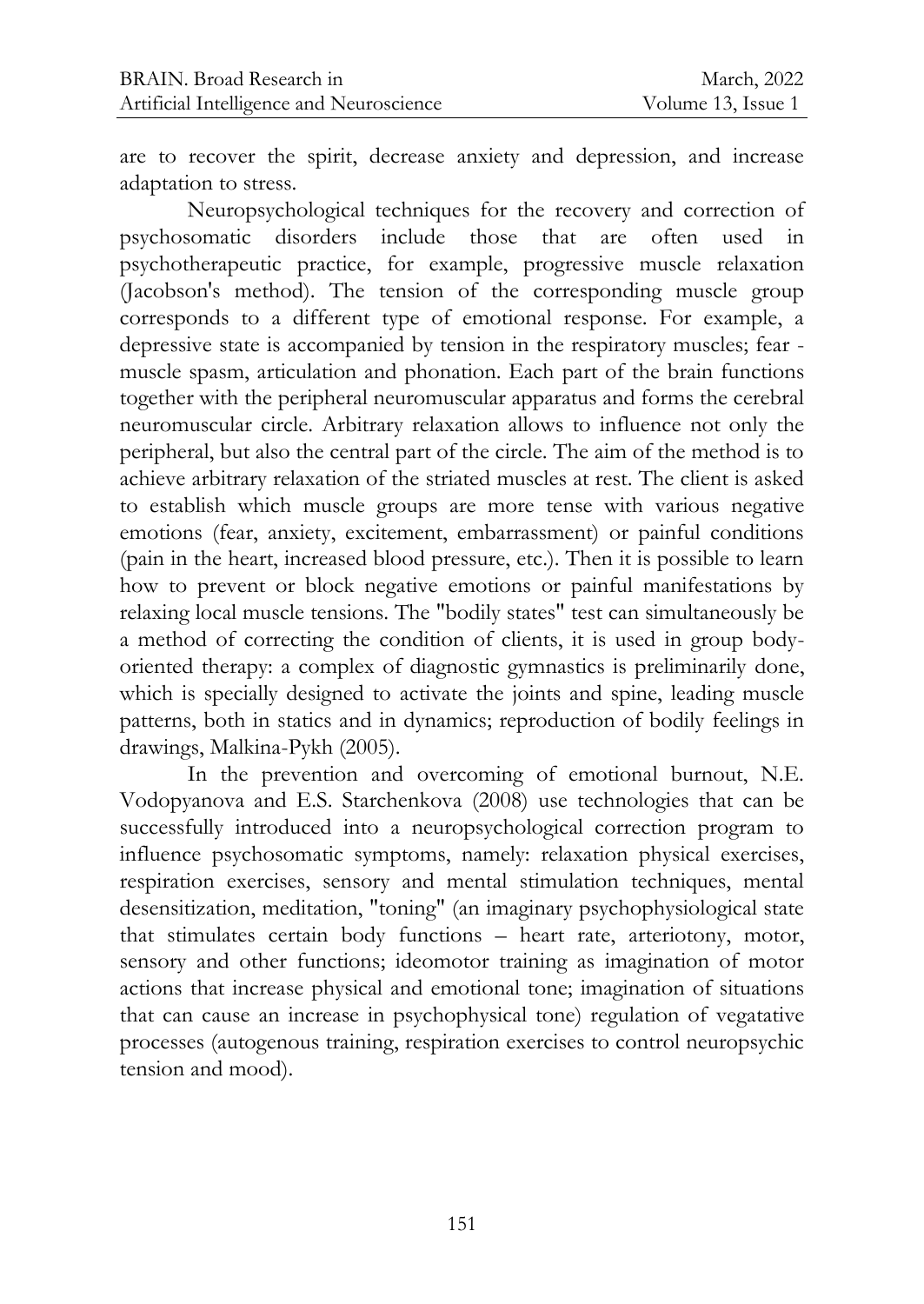## **Important conditions for the neuropsychological correction of psychosomatic disorders**

In our opinion, neuropsychological correction of psychosomatic disorders that arose against the background of emotional burnout, under the influence of unfavorable social situations, as well as professional crises and chronic professional stresses, should be carried out using the following methods: cognitive behavioral therapy, which aims to treat neurotic disorders; working with disturbing thoughts; effective mastering by the client of psychotechnics for neutralizing high anxiety and working with anxiety and optimizing the psychoemotional state at the emotional, cognitive and behavioral levels; the client gaining experience of self-regulation to overcome burnout; body-oriented therapy, which covers a complex of relaxation body techniques, as well as complex psychotherapy, taking into account the psychological characteristics of the client, his specificity and the individual neurophysiological and nosological level of psychosomatic disorders. Significant is the expansion of the client's adaptive resources to overcome stressful situations and change the attitude towards it, as well as an increase the level of culture of personal psychohygiene.

It is known that left-handed people can be prone to excessive burnout, which is associated with activation of the right hemisphere of the brain. It can be assumed that they may be susceptible to neurotic experiences of stressful situations against the background of disorders of hormonal metabolism. Violation of self-regulation, psychophysiological characteristics, inadequate emotional reactions to chronic stress or crisis situations are reflected in the psychosomatic symptoms of "righthemispheric people", which, taking into account their individual, personal, psychophysiological and neurodynamic characteristics, need neuropsychocorrection.

Psychosomatic syndrome of the burnout can occur against the background of chronic stress, reactive depression, professional crises. To reduce the effectiveness of psychosomatic disorders of a broad spectrum, neuropsychological correction of emotional disorders can be effective. The study of interhemispheric connection in relation to emotional states showed that the right hemisphere is more associated with negative emotions (Antropova, Andronnikova, Kulikov, Kozlova, 2011). People with a dominant left hemisphere have a low tendency to depression and low anxiety, they are more emotionally stable and extroverted. We believe that " sinistrocerebral people" may be less susceptible to psychosomatic diseases,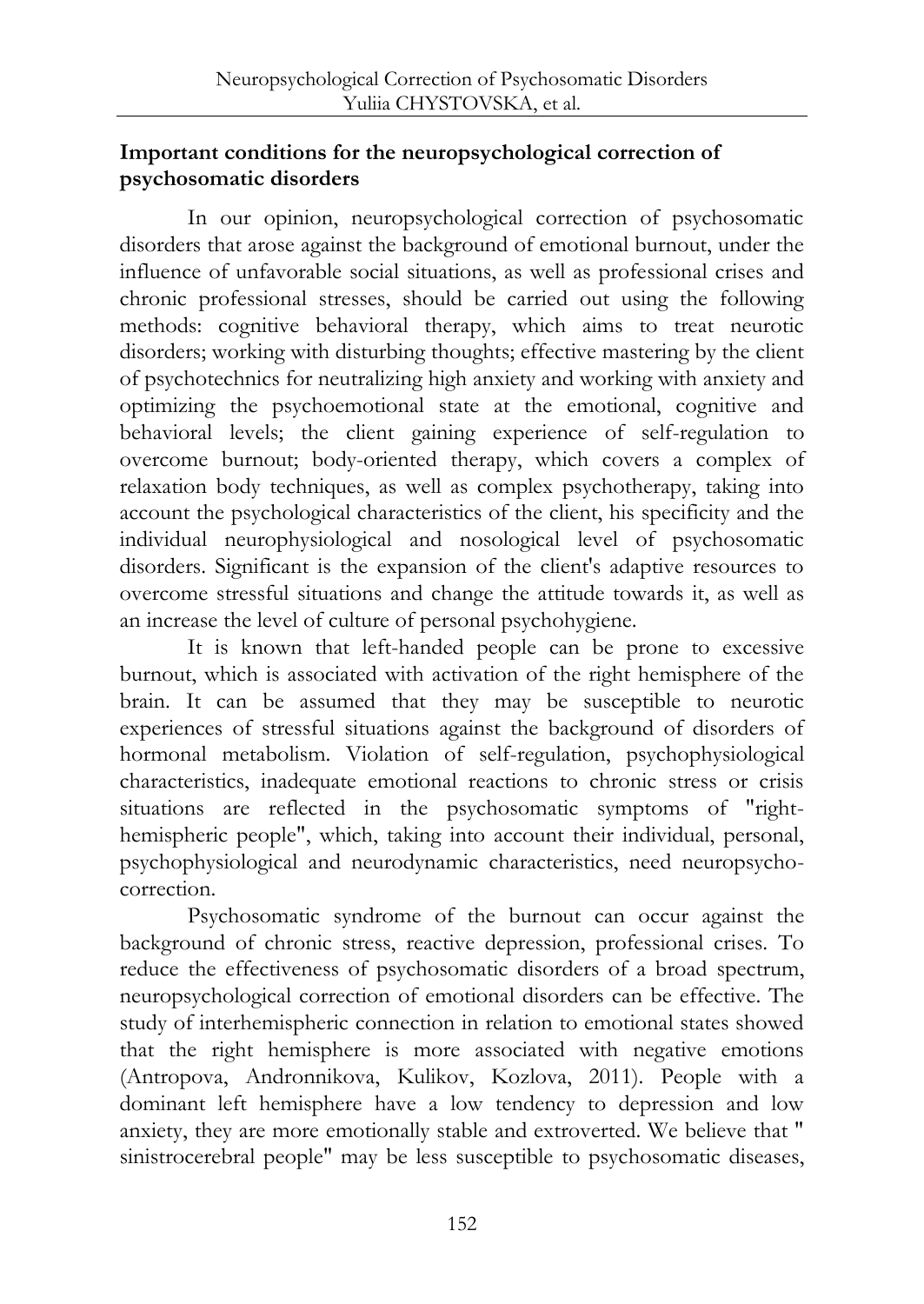since their emotional response to stress is more adequate. Moreover, it is not enough to take into account only the functional features of brain asymmetry for neuropsychological diagnosis and correction of psychosomatic disorders. However, complex neuropsychotic correction of emotional disorders can be effective.

The most essential conditions for neuropsychological correction are: the presence of information collected by the neuropsychologist about the main factors of psychosomatic disorders, the characteristics of the client's emotional response to stress, his individual neuropsychological and psychophysiological indicators and nosological data; program development for neuropsychological correction of psychosomatic disorders based on the collected data and determination of its effectiveness and approbation based on the use of an integrative psychosomatic approach to neuropsychological correction of psychosomatic disorders. In addition, it is advisable to carry out neuropsychological correction in combination with psychotherapy, in particular, this the case of emotional disorders. As already noted, psychosomatic disorders are often accompanied by negative emotions that are "chronic" in nature, that is, they often arise in connection with stressful situations. For example, S.O. Kulakov (2007) considers а resentment as a form of aggression, a manifestation of envy and hatred towards others, which are caused by a feeling of anger, dissatisfaction with a particular person or the whole world in general for real or contrived suffering. It is difficult to describe a resentment from the point of view of simple emotions; it is more appropriate and constructive to describe it from the point of view of object relations and their significance. Systemic family psychotherapy helps the client to become aware of them, through which inappropriate emotional reactions weaken their effect and stop to support the effectiveness of psychosomatic disorders on the body as a whole.

Therefore, for the neuropsychological correction of psychosomatic disorders of persons with emotional exhaustion (which can be typical mainly for representatives of the military sphere, teachers and doctors), it is necessary to monitor the symptom complex of psychosomatic illness and diagnose the psychophysiological information of clients, their mental and emotional state, neurophysiological characteristics of the central nervous system, working capacity, peculiarities of the course of mental processes, personal characteristics and functional reserves of the body; identify and reduce the intensity of the impact of stress factors on the body; apply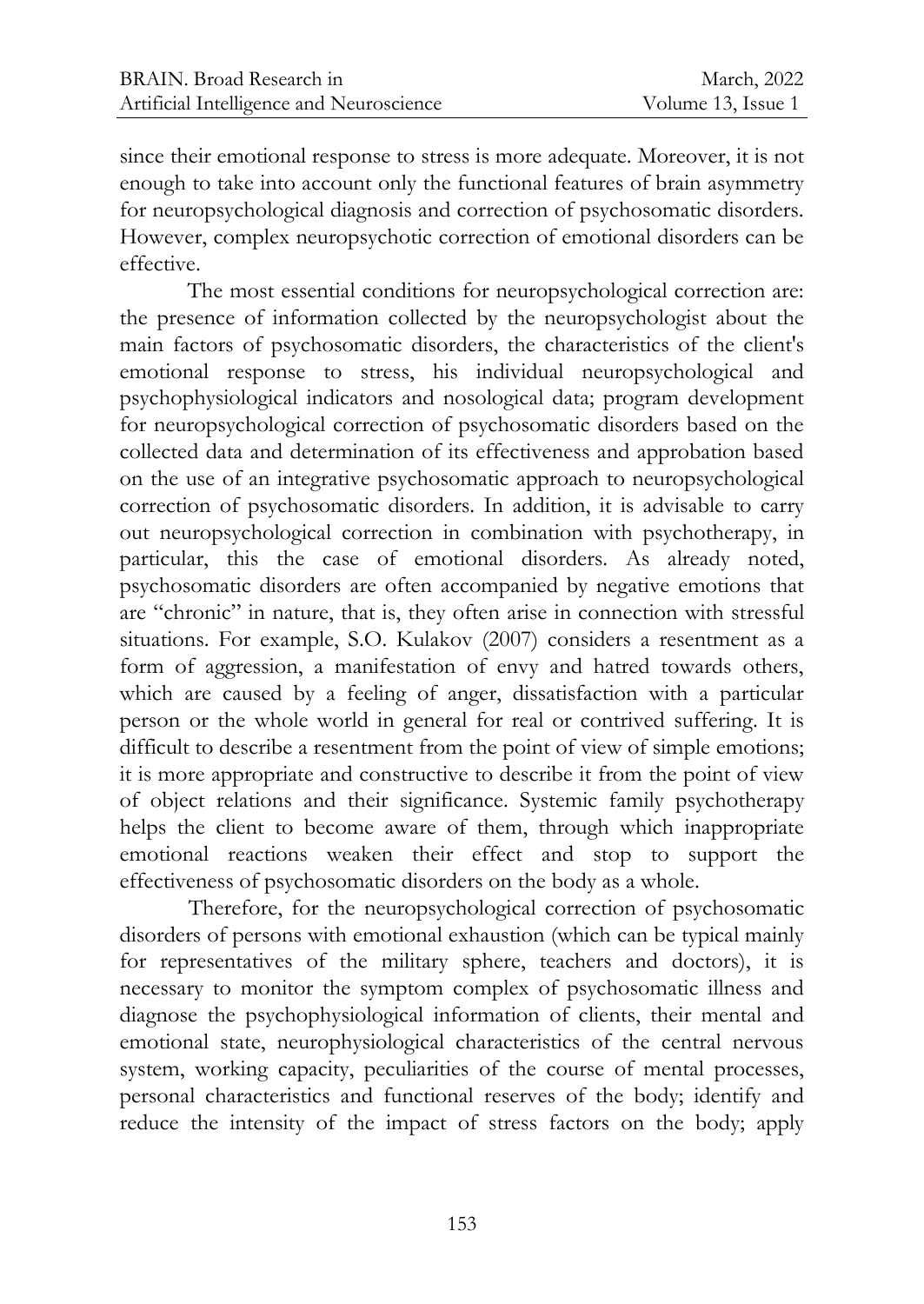individualized neuropsychological technologies in accordance with the investigated resources of the human body.

# **Conclusion**

The neuropsychological symptom complex of psychosomatic disorders is associated with neuroses, maladaptive mechanisms of psychological defense, inadequate emotional reactions, burnout of the nervous system. Burnout syndrome often occurs under the influence of chronic stress, as well as in conditions of social deprivation of needs, the frustration of which causes such intensity and strength of emotional response that mental somatization occurs at the psychophysiological and neurohormonal levels. Taking into account the neurophysiology of the origin of somatic diseases, one of the most effective methods of correcting mentally somatic disorders will be neuropsychological, it depends on the neurophysiology of the origin of somatic diseases.

In conditions of chronic stress, the effectiveness of the psychological mechanisms of maladaptation can cause burnout syndrome, which is closely related to psychosomatic diseases and can deplete the nervous system. It is very important to carry out neuropsychological prevention and correction for this. This is an urgent problem in neurosciences, especially for the implementation of health rehabilitation programs in centers for the provision of medical and psychological assistance.

# **References**

- Alexander, F. (1953). *Psychosomatic medicine: It's principles and application*. Konald. <https://www.britannica.com/biography/Franz-Alexander#ref838920>
- Antropova, L.K., Andronnikova, O.O., Kulikov, V. Yu., Kozlova, L.A. (2011). Funktsional'naya assimetriya mozga i individual'nyye psikhofiziologicheskiye osobennosti cheloveka. In L. K. Antropova, O. O. Andronnikova, V. Yu. Kulikov, L. A. Kozlova . *Meditsina i obrazovaniye v sibiri* [Encephalic asymmetry and individual psychophysiological characteristics of a person. L. K. Antropova, O. Andronnikova, V. Yu. Kulikov, L. A. Kozlova // Medicine and education in Siberia]. - Novosibirsk, *3*, p. 10.
- Burgdorf, J., & Pankseppa, J. (2006). The neurobiology of positive emotions. *Neuroscience and Biobehavioral Reviews, 30*, 173–187. [https://www.mccormick.northwestern.edu/research/molecular](https://www.mccormick.northwestern.edu/research/molecular-therapeutics-falk-center/documents/publications/45-neurobiology-positive%20emotions.pdf)[therapeutics-falk-center/documents/publications/45-neurobiology](https://www.mccormick.northwestern.edu/research/molecular-therapeutics-falk-center/documents/publications/45-neurobiology-positive%20emotions.pdf)[positive%20emotions.pdf](https://www.mccormick.northwestern.edu/research/molecular-therapeutics-falk-center/documents/publications/45-neurobiology-positive%20emotions.pdf)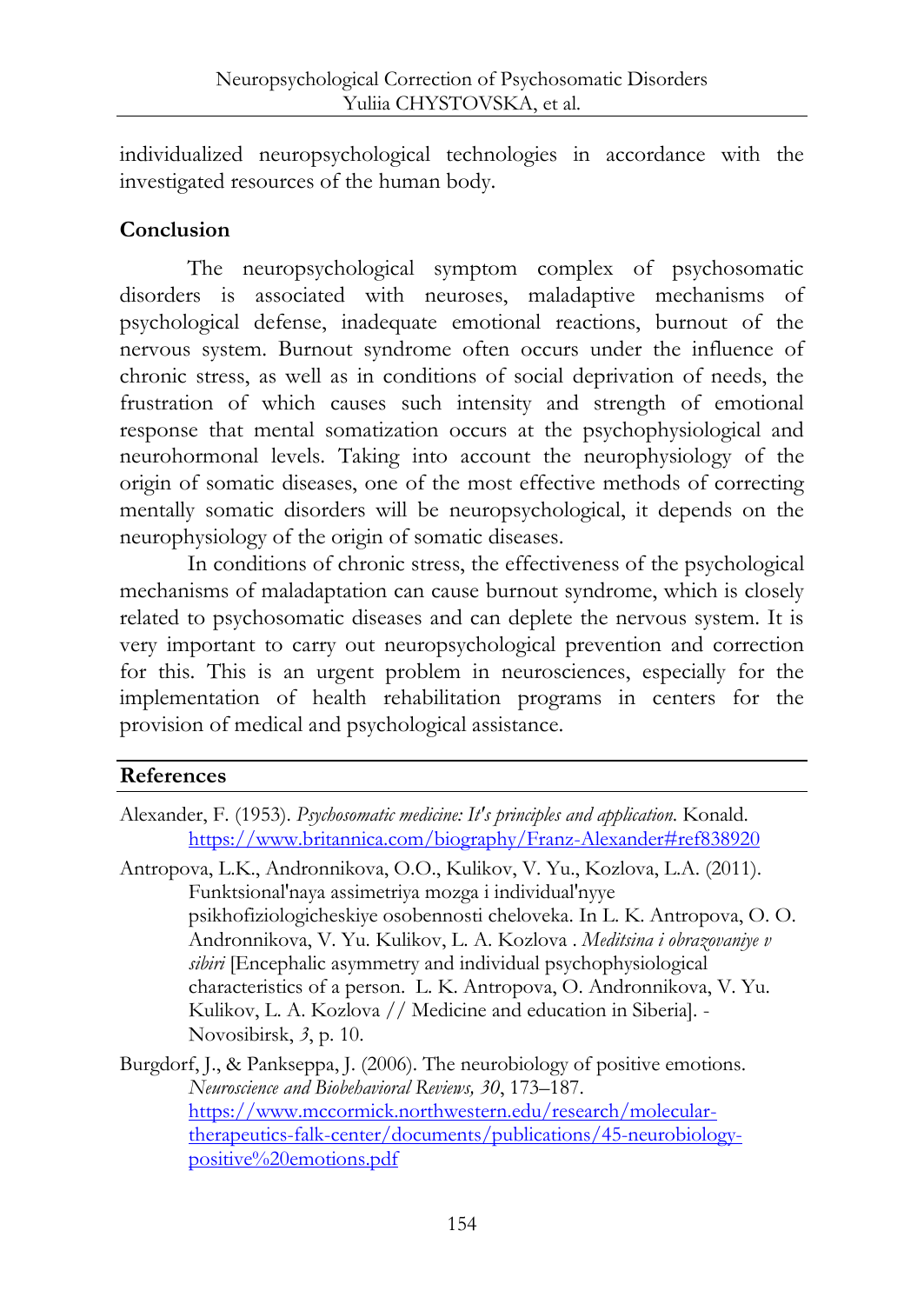- Chemali, Z., Ezzeddine, F. L., Gelaye, B., Dossett, M. L., Salameh, J., Bizri, M., Dubale, B., & Fricchione, G. (2019). Burnout among healthcare providers in the complex environment of the Middle East: a systematic review. *BMC Public Health*, *19*. [https://bmcpublichealth.biomedcentral.com/articles/10.1186/s12889-](https://bmcpublichealth.biomedcentral.com/articles/10.1186/s12889-019-7713-1) [019-7713-1](https://bmcpublichealth.biomedcentral.com/articles/10.1186/s12889-019-7713-1)
- Demchenko, I., Maksymchuk, B., Bilan, V., Maksymchuk, I., & Kalynovska, I. (2021). Training Future Physical Education Teachers for Professional Activities under the Conditions of Inclusive Education. *BRAIN. Broad Research in Artificial Intelligence and Neuroscience, 12*(3), 191-213. <https://doi.org/10.18662/brain/12.3/227>
- Evdokimenko, P. V. (2020). *Psikhosomatika: samyye opasnyye emotsii* [Psychosomatics: the most dangerous emotions]. ACT Publishing House. (Doctor Evdokimenko). [Electronic resource] [https://iknigi.net/avtor-pavel](https://iknigi.net/avtor-pavel-evdokimenko/194132-psihosomatika-samye-opasnye-emocii-pavel-evdokimenko.html)[evdokimenko/194132-psihosomatika-samye-opasnye-emocii-pavel](https://iknigi.net/avtor-pavel-evdokimenko/194132-psihosomatika-samye-opasnye-emocii-pavel-evdokimenko.html)[evdokimenko.html](https://iknigi.net/avtor-pavel-evdokimenko/194132-psihosomatika-samye-opasnye-emocii-pavel-evdokimenko.html)
- Hamida, X.-H. (2009). *Névrose, psychosomatique et fonctionnement limité : approche clinique projective : du destin des pulsions agressives*. Psychologie. Université Nancy 2, Français.<https://hal.univ-lorraine.fr/tel-01752704/document>
- Khaustova, O. O. (2010). *Psykhokorektsiya ta psykhoterapiya na etapi reabilitatsiyi patsiyentiv z khvorobamy systemy krovoobihu* [Psychocorrection and psychotherapy at the stage of rehabilitation of patients with diseases of the circulatory system]. Ukrainian Research Institute of Social and Forensic Psychiatry and Addiction of the Ministry of Health of Ukraine. [http://irbis-nbuv.gov.ua](http://irbis-nbuv.gov.ua/)
- Kokun, A. N. (Ed.) (2013). *Psykhofiziolohichne zabezpechennya stanovlennya fakhivtsya u profesiyakh typu «lyudyna-lyudyna»* [Psychophysiological support of the formation of a specialist in professions of the "man-man" type]. Kirovograd: Imeks-LTD. [https://lib.iitta.gov.ua/1651/1/Кокун\\_Моногр\\_12.pdf](https://lib.iitta.gov.ua/1651/1/Кокун_Моногр_12.pdf)
- Kosholap, A., Maksymchuk, B., Branitska, T., Martynets, L., Boichenko, A., Stoliarenko, O., Matsuk, L., Surovov, O., Stoliarenko, O., & Maksymchuk, I. (2021). Neuropsychological Bases of Self-Improvement of Own Physical Health of Future Teachers in the Course of University Education. BRAIN. *Broad Research in Artificial Intelligence and Neuroscience*, *12*(3), 171-190. <https://doi.org/10.18662/brain/12.3/226>
- Kulakov, S. A. (2007). *Praktikum po integrativnoy psikhoterapii psikhosomaticheskikh rasstroystv* [Tutorial on integrative psychotherapy of psychosomatic disorders]. SPb.: Rech.<http://www.medpsy.ru/library/library136.pdf>
- Malkina-Pykh, I.G. (2005). *Psikhosomatika* [Psychosomatics]. Eksmo. [https://monster-book.com/download\\_ link/21932](https://monster-book.com/download_%20link/21932)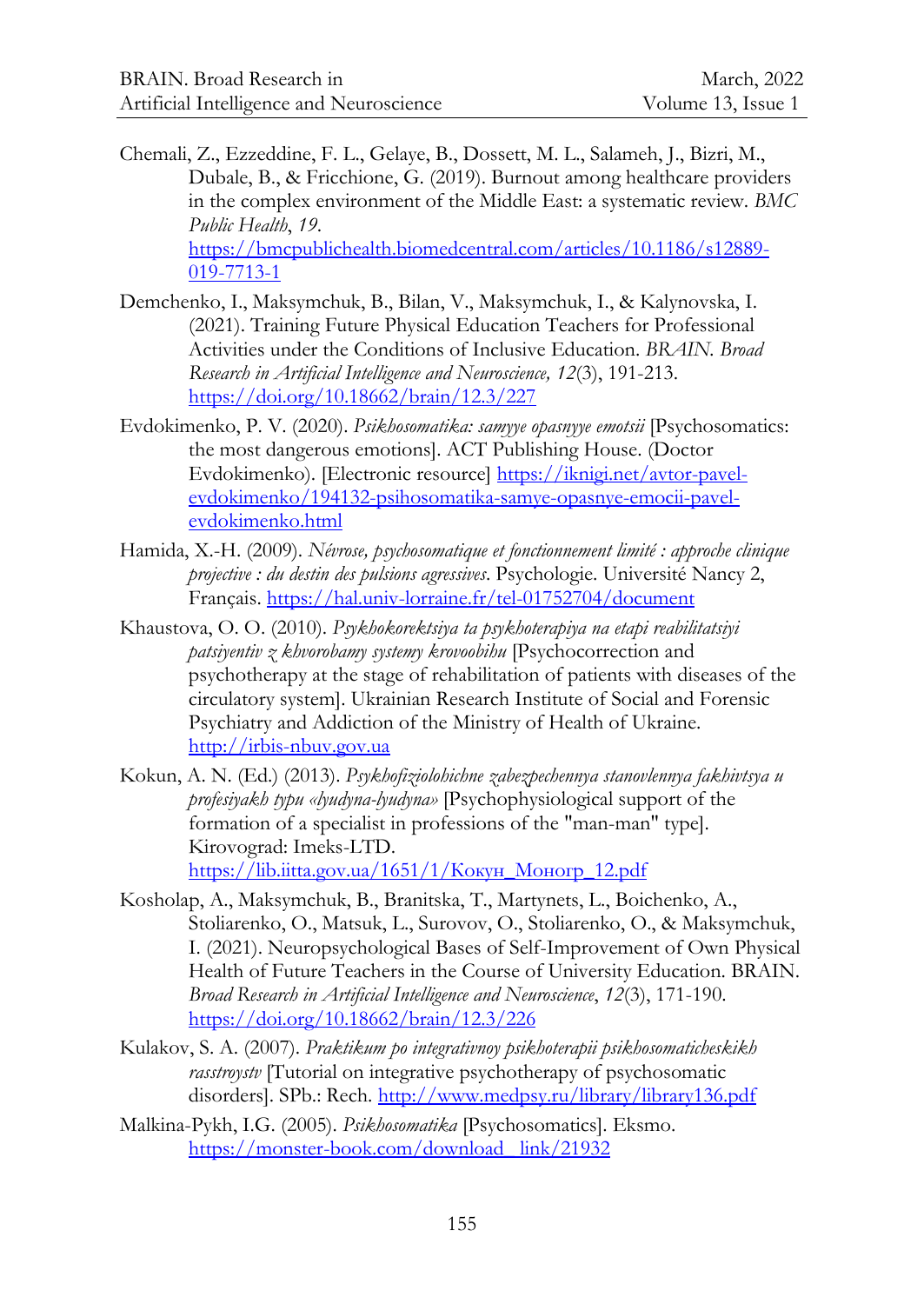- Motta de Vasconcelos, E., Oliveira Trindade, C., Rodrigues Barbosa, L., Figueiredo de Martino, M.M. (2019). Predictive factors of burnout syndrome in nursing students at a public university. *Rev. esc. enferm. USP, 54*. <https://doi.org/10.1590/S1980-220X2018044003564>
- *Osnovy reabilitatsiynoyi psykholohiyi: podolannya naslidkiv kryzy* (2018). [Fundamentals of rehabilitation psychology: overcoming the consequences of the crisis] (2018), *3, p.* 236. L. Gridkovets. <https://www.osce.org/files/f/documents/4/d/430841.pdf>
- Prots, R., Yakovliv, V., Medynskyi, S., Kharchenko, R., Hryb, T., Klymenchenko, T., Ihnatenko, S., Buzhyna, I., & Maksymchuk, B. (2021). Psychophysical Training of Young People for Homeland Defence Using means of Physical Culture and Sports. *BRAIN. Broad Research in Artificial Intelligence and Neuroscience, 12*(3), 149-171[. https://doi.org/10.18662/brain/12.3/225](https://doi.org/10.18662/brain/12.3/225)
- Savenkova, I.I. (2018). *Khronopsykholohichne prohnozuvannya psykhosomatychnoho stanu osib iz osoblyvymy potrebamy* [Chrono-psychological forecasting of the psychosomatic state of persons with special needs]. Kiev University named after B. Grynchenko.

[http://dspace.mdu.edu.ua/jspui/bitstream/123456789/856/1/Савенкова](http://dspace.mdu.edu.ua/jspui/bitstream/123456789/856/1/Савенкова_Хронопсихологічне%20прогнозування%20психосоматичного%20стану%20осіб%20із%20особливими%20потребами.pdf) [\\_Хронопсихологічне%20прогнозування%20психосоматичного%20ста](http://dspace.mdu.edu.ua/jspui/bitstream/123456789/856/1/Савенкова_Хронопсихологічне%20прогнозування%20психосоматичного%20стану%20осіб%20із%20особливими%20потребами.pdf) [ну%20осіб%20із%20особливими%20потребами.pdf](http://dspace.mdu.edu.ua/jspui/bitstream/123456789/856/1/Савенкова_Хронопсихологічне%20прогнозування%20психосоматичного%20стану%20осіб%20із%20особливими%20потребами.pdf)

- Schaufeli, W.B., Martínez, I.M., Marques Pinto, A., Salanova, M., & Bakker, A.B. (2002). *Burnout and Engagement in University Students: A Cross-National Study*. <https://journals.sagepub.com/doi/10.1177/0022022102033005003>
- Sonino, N., & Peruzzi, P. (2009). A psychoneuroendocrinology service. *Psychotherapy and Psychosomatics*, *78(6),* 346-351. <https://pubmed.ncbi.nlm.nih.gov/19713729/>
- Starshenbaum, G. V. (2005). *Psikhosomatika i psikhoterapiya. Istseleniye dushi i tela* [Psychosomatics and psychotherapy. Healing of soul and body]. Publishing House of the Institute of Psychotherapy. [https://readster.me/storage/2020/10/Starshenbaum\\_G\\_V\\_Psihosomatik](https://readster.me/storage/2020/10/Starshenbaum_G_V_Psihosomatika_i.pdf) [a\\_i.pdf](https://readster.me/storage/2020/10/Starshenbaum_G_V_Psihosomatika_i.pdf)
- Taylor, G.J., & Bagby, R.M. (2021). *Examining Proposed Changes to the Conceptualization of the Alexithymia Construct: The Way Forward Tilts to the Past*. Psychother Psychosom. - y, University of Toronto, Toronto, ON, Canada. <https://www.karger.com/Article/Pdf/511988>
- Tomaschewski-Barlem, J.G., Lunardi, V. L., Marcelino Ramos, A., da Silveira, R.S., Devos Barlem, E. L., Mirapalheta Ernandes, C. (2013). *Signs and symptoms of the burnout syndrome among undergraduate nursing students*, Text Context Nursing, Florianópolis. [http://www.index-f.com/textocontexto/2013pdf/e22-](http://www.index-f.com/textocontexto/2013pdf/e22-754.pdf) [754.pdf](http://www.index-f.com/textocontexto/2013pdf/e22-754.pdf)